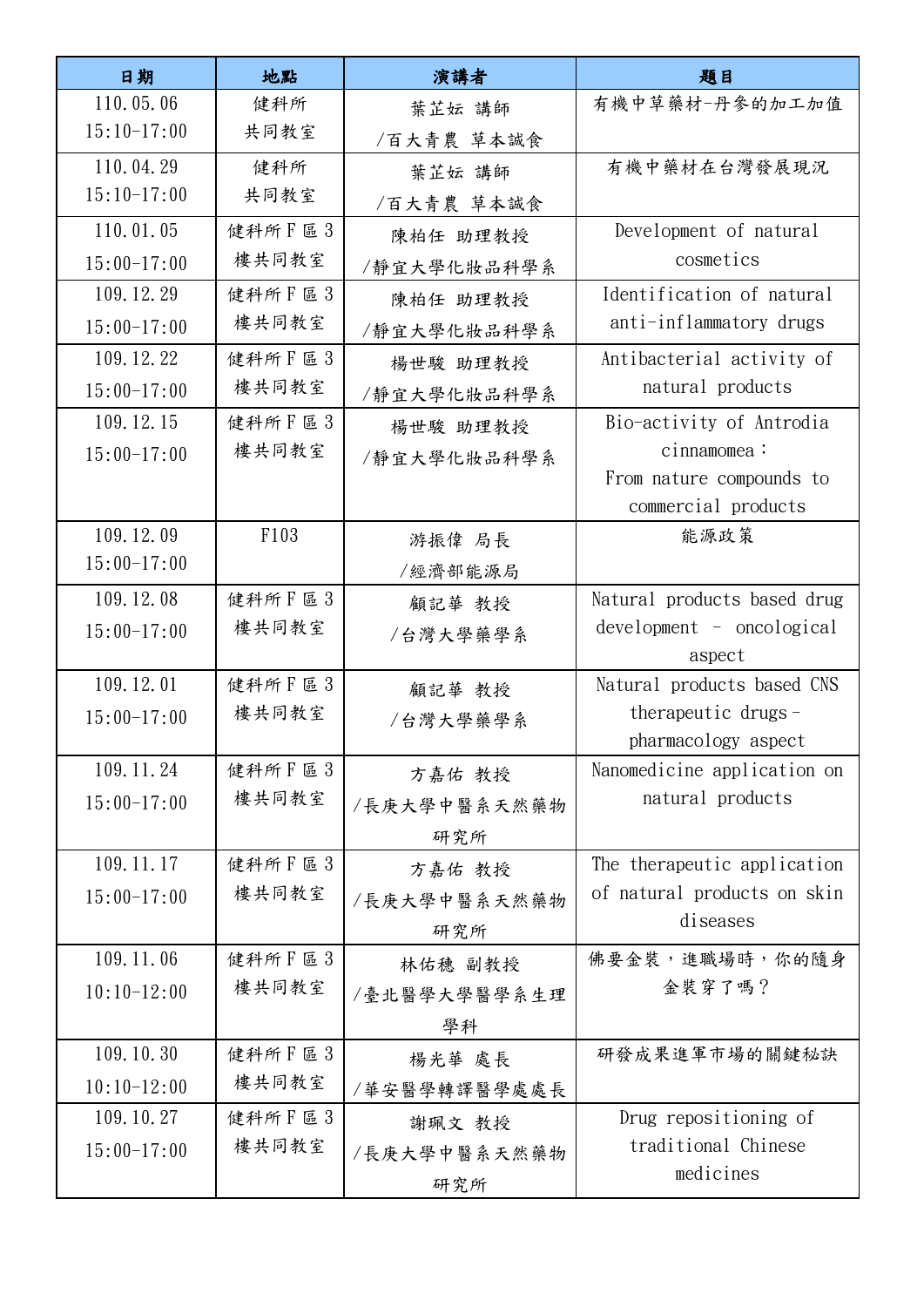| 日期            | 地點        | 演講者          | 題目                                            |
|---------------|-----------|--------------|-----------------------------------------------|
| 109.10.20     | 健科所 F 區 3 | 謝珮文 教授       | Research and Development of                   |
| $15:00-17:00$ | 樓共同教室     | /長庚大學中醫系天然藥物 | Botanical New Drug                            |
|               |           | 研究所          |                                               |
| 109.10.13     | 健科所F區3    | 洪錦堂 教授       | Antiviral development from                    |
| $15:00-17:00$ | 樓共同教室     | /長庚大學生化暨分子生物 | natural products                              |
|               |           | 學科           |                                               |
| 109.10.06     | 健科所F區3    | 洪錦堂 教授       | Antiviral development from                    |
| $15:00-17:00$ | 樓共同教室     | /長庚大學生化暨分子生物 | herbal medicines                              |
|               |           | 學科           |                                               |
| 109.03.25     | 健科所F區3    | 顏嘉宏 副教授      | 實驗動物(大鼠/小鼠)基礎操作                               |
| $10:00-12:00$ | 樓共同教室     | /高雄醫學大學天然藥物研 | 技術及血管功能評估應用                                   |
|               |           | 究所           |                                               |
| 109.03.18     | 健科所F區3    | 王律凱 研究員      | Radiation Medicine Research                   |
| $10:00-12:00$ | 樓共同教室     | /長庚醫院輻射生物核心實 |                                               |
|               |           | 驗室           |                                               |
| 109.03.11     | 健科所F區3    | 王明誠 副教授      | 你可以的比你想的更多-醫工好                                |
| $10:00-12:00$ | 樓共同教室     | /中原大學生物醫學工程學 | 好玩                                            |
|               |           | 糸            |                                               |
| 109.03.04     | 健科所 F 區 3 | 李宜達 助理教授     | 空氣細懸浮微粒 PM2.5 誘發慢性                            |
| $10:00-12:00$ | 樓共同教室     | /台北醫學大學      | 發炎疾病之致病機轉及其預防治                                |
|               |           |              | 療方式                                           |
| 108.12.24     | 健科所 F 區 3 | 陳柏任 助理教授     | Development of natural<br>cosmetics           |
| $15:00-17:00$ | 樓共同教室     | /靜宜大學化妝品科學系  |                                               |
| 108.12.17     | 健科所F區3    | 陳柏任 助理教授     | Antibacterial activity of                     |
| $15:00-17:00$ | 樓共同教室     | /靜宜大學化妝品科學系  | natural products<br>Identification of natural |
|               |           |              | anti-inflammatory drugs                       |
| 108.12.10     | 健科所 F 區 3 | 方嘉佑 教授       | Nanomedicine application on                   |
| $15:00-17:00$ | 樓共同教室     | /長庚大學中醫系天然藥物 | natural products                              |
|               |           | 研究所          |                                               |
| 108.12.03     | 健科所F區3    | 顧記華 教授       | Natural products based drug                   |
| $15:00-17:00$ | 樓共同教室     | /台灣大學藥學系     | development - oncological                     |
|               |           |              | aspect                                        |
| 108.11.26     | 健科所F區3    | 顧記華 教授       | Natural products based CNS                    |
| $15:00-17:00$ | 樓共同教室     | /台灣大學藥學系     | therapeutic drugs -                           |
|               |           |              | pharmacology aspect                           |
| 108.11.19     | 健科所F區3    | 方嘉佑 教授       | The therapeutic application                   |
| $15:00-17:00$ | 樓共同教室     |              | of natural products on skin                   |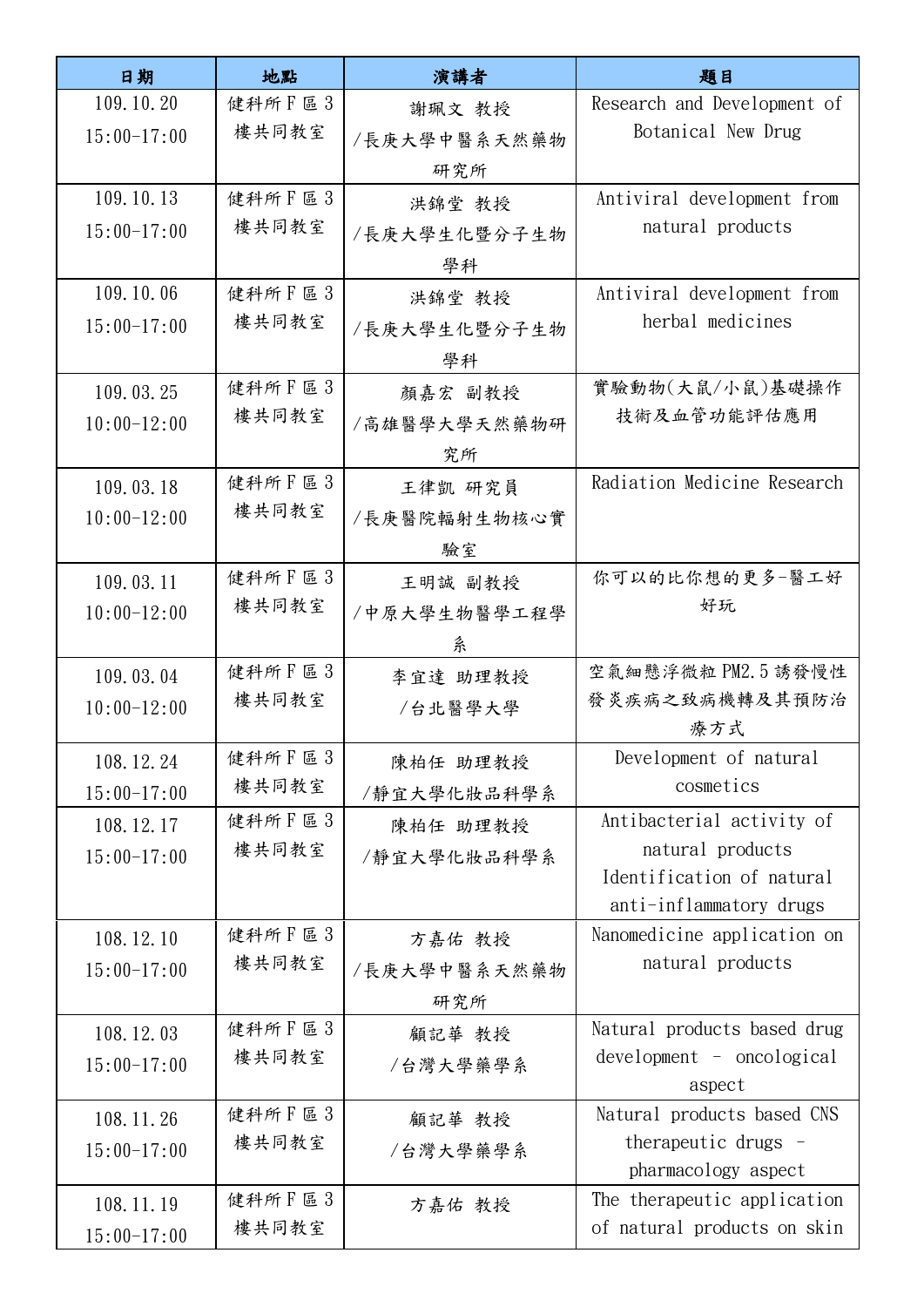| 日期            | 地點                 | 演講者          | 題目                                                |
|---------------|--------------------|--------------|---------------------------------------------------|
|               |                    | /長庚大學中醫系天然藥物 | diseases                                          |
|               |                    | 研究所          |                                                   |
| 108.11.12     | 健科所F區3             | 楊世駿 助理教授     | Antibacterial activity of                         |
| $15:00-17:00$ | 樓共同教室              | /靜宜大學化妝品科學系  | natural products                                  |
| 108.10.29     | 健科所F區3             | 楊世駿 助理教授     | Bio-activity of Antrodia                          |
| $15:00-17:00$ | 樓共同教室              | /靜宜大學化妝品科學系  | cinnamomea: From nature                           |
|               |                    |              | compounds to commercial                           |
|               |                    |              | products                                          |
| 108.10.22     | 健科所 F 區 3<br>樓共同教室 | 謝珮文 教授       | Drug repositioning of<br>traditional Chinese      |
| $15:00-17:00$ |                    | /長庚大學中醫系天然藥物 | medicines                                         |
|               |                    | 研究所          |                                                   |
| 108.10.15     | 健科所 F 區 3<br>樓共同教室 | 謝珮文 教授       | Research and Development of<br>Botanical New Drug |
| $15:00-17:00$ |                    | /長庚大學中醫系天然藥物 |                                                   |
|               |                    | 研究所          |                                                   |
| 108.10.08     | 健科所F區3             | 洪錦堂 教授       | Antiviral development from                        |
| $15:00-17:00$ | 樓共同教室              | /長庚大學生化暨分子生物 | natural products                                  |
|               |                    | 學科           |                                                   |
| 108.10.02     | 健科所F區3             | 陳怡婷 副教授      | Mass Spectrometry-based                           |
| $10:00-12:00$ | 樓共同教室              | /長庚大學分子醫學研究中 | Omics Approaches for<br>Discovering Cancer        |
|               |                    | 心            | Biomarkers                                        |
| 108.10.01     | 健科所F區3             | 洪錦堂 教授       | Antiviral development from                        |
| $15:00-17:00$ | 樓共同教室              | /長庚大學生化暨分子生物 | herbal medicines                                  |
|               |                    | 學科           |                                                   |
| 108.09.25     | 健科所 F 區 3          | 盧佳吟 經理       | Patent practice in                                |
| $10:00-12:00$ | 樓共同教室              | /順天醫藥生技      | pharmaceutical industry                           |
| 108.09.18     | 健科所 F 區 3          | 盧佳吟 經理       | Introduction to                                   |
| $10:00-12:00$ | 樓共同教室              | /順天醫藥生技      | biotechnology and                                 |
|               |                    |              | pharmaceutical patent                             |
| 108.05.08     | 國際會議廳              | 許家敏 講師       | 兩岸醫美現況與未來發展                                       |
| $15:10-17:10$ | $(\equiv)$         | /星和醫美診所      |                                                   |
| 108.03.08     | 健科所共同              | 夏詩閔 講師       | Effect of Herbal extract on                       |
| $15:00-17:00$ | 教室                 | /台北醫學大學保健營養學 | female disorder                                   |
|               |                    | 糸            |                                                   |
| 108.01.11     | 健科所共同              | 顏嘉宏 副教授      | 微型創業的創意與創新                                        |
| $15:00-17:00$ | 教室                 | /高雄醫學大學天然藥物研 |                                                   |
|               |                    | 究所           |                                                   |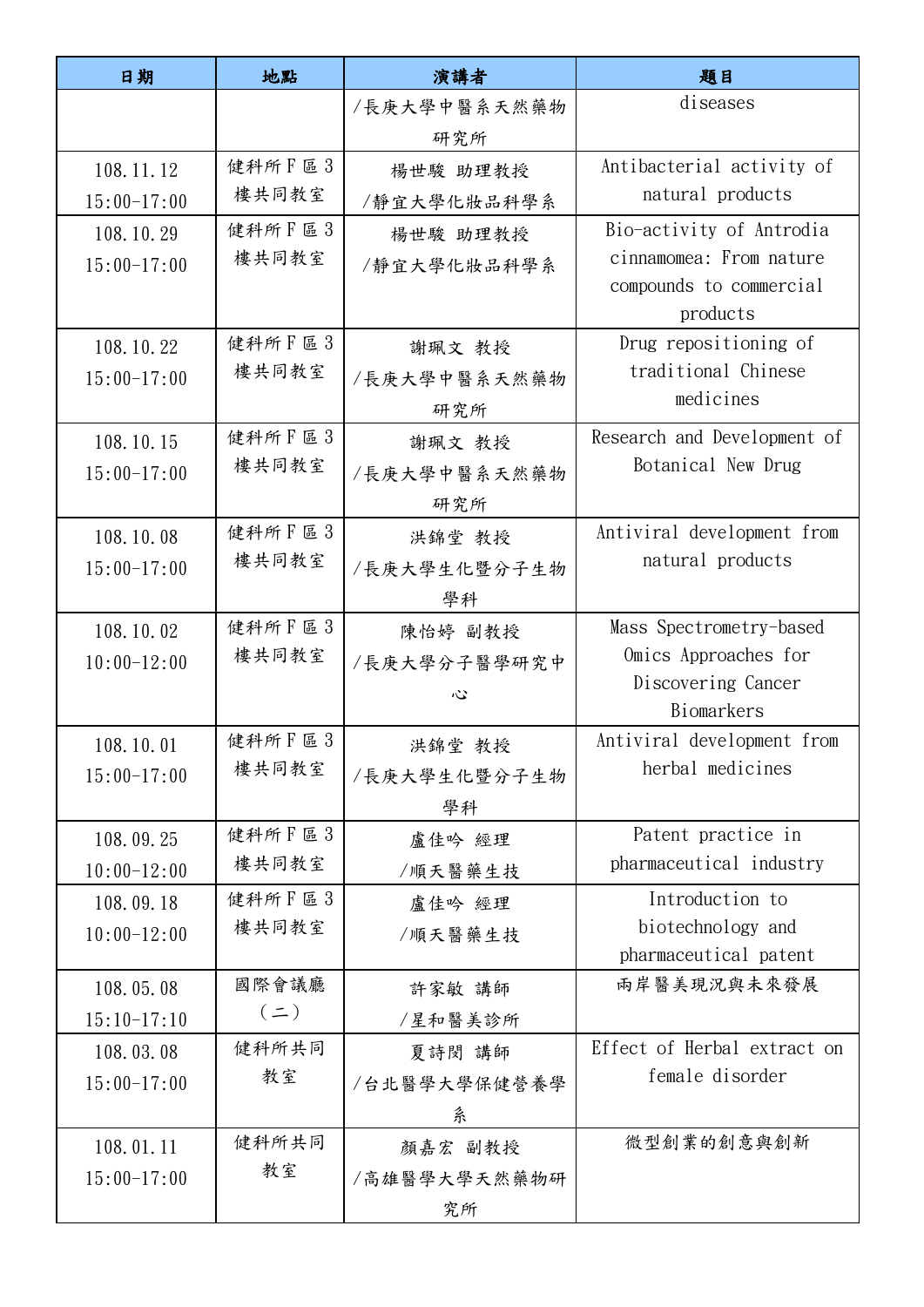| 職場和創業路上 你不能沒有的-<br>國際會議廳<br>107.11.21<br>詹子緹 講師                             |  |
|-----------------------------------------------------------------------------|--|
| 人脈存款<br>드<br>$15:10-17:10$<br>/艾羅瑪有限公司 負責人                                  |  |
| 健科所F區3<br>BP010W, one of Chinese<br>107.06.29<br>蘇立仁 副教授                    |  |
| 樓共同教室<br>medicines, Inhibits<br>$15:00-17:00$<br>/中央大學生醫科學與工程               |  |
| Migration and Invasion<br>學系                                                |  |
| Ability in Lung Cancer                                                      |  |
| 健科所F區3<br>Harnessing Microbiome in<br>107.05.22<br>林詮盛 助理研究員                |  |
| Health and Diseases<br>樓共同教室<br>$15:00-17:00$<br>/長庚大學生物科學與分子               |  |
| 生物學科                                                                        |  |
| 國際會議廳<br>行動的力量<br>107.05.09<br>林欣蓓 講師                                       |  |
| $(-)$<br>$15:00-17:00$<br>/生命教育講師                                           |  |
| 健康產業科<br>生技新藥研發策略–從基礎到臨<br>107.03.09<br>楊光華 處長                              |  |
| 技研究所<br>床前<br>$15:00-17:00$<br>/華安醫學轉譯醫學處處長                                 |  |
| 多樣化的奈米金物理化學特性與<br>健康產業科<br>107.01.12<br>林政鞍 助理教授                            |  |
| 技研究所<br>生醫應用<br>$15:00-17:00$<br>/中原大學生物醫學工程學                               |  |
| 糸                                                                           |  |
| 國際會議廳<br>醫美儀器所趨勢與就業方向分析<br>106.12.27<br>楊媛婷 經理                              |  |
| $(\equiv)$<br>$15:10-17:10$<br>/瑞群國際股份有限公司                                  |  |
| 健科所F區3<br>健康產業的現況與案例<br>106.12.01<br>李瓊瑤 協理                                 |  |
| 樓共同教室<br>$13:10-15:10$<br>/財團法人中衛發展中心                                       |  |
| 健科所 F 區 3<br>精實服務/精實醫療應用案例<br>106.11.24<br>陳起 講師                            |  |
| 樓共同教室<br>$13:10-15:10$<br>/財團法人中衛發展中心                                       |  |
| 健科所F區3<br>精實管理概論<br>106.11.17<br>陳起 講師                                      |  |
| 樓共同教室<br>$13:10-15:10$<br>/財團法人中衛發展中心                                       |  |
| 健科所F區3<br>Programmable Nuclease-<br>106.11.17<br>Dorjee T.N. Shola Ph.D     |  |
| 樓共同教室<br>mediated Genome Editing in<br>$10:10-12:10$<br>/紐約洛克斐勒大學           |  |
| Mice and Cancer Cell Lines                                                  |  |
| 健科所 F 區 3<br>Passive and active targeting<br>106.10.06<br>方嘉佑 教授            |  |
| of nanocarriers to hair<br>樓共同教室<br>$15:00-17:00$<br>/長庚大學中醫系天然藥物           |  |
| follicles for treating<br>研究所                                               |  |
| alopecia                                                                    |  |
| Researches on Pulmonary<br>食品暨化妝<br>106.04.07<br>林維寧副教授                     |  |
| Inflammation and Obesity<br>品安全研究<br>/ 輔仁大學生物醫學暨藥<br>$15:00-17:00$<br>中心F區3 |  |
| 學研究所<br>樓共同教室                                                               |  |
| 民生產業研<br>DNA repair and Aging-The<br>106.03.06<br>陳金銓副教授                    |  |
| 發中心F區3<br>molecular bases and<br>$15:30-16:30$<br>/長庚大學中醫系天然藥物              |  |
| 樓共同教室<br>therapeutic applications<br>研究所                                    |  |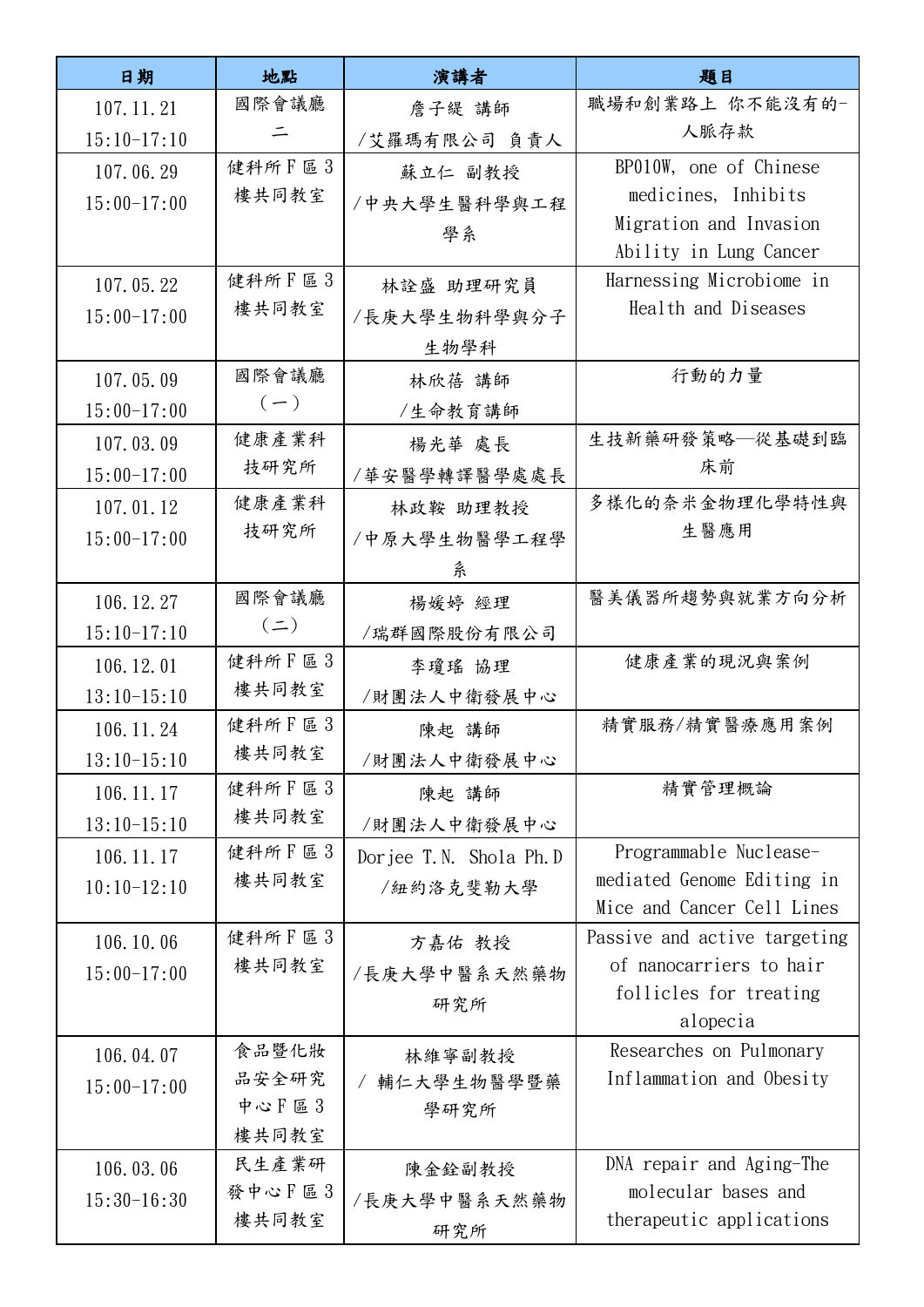| 日期            | 地點     | 演講者          | 題目                           |
|---------------|--------|--------------|------------------------------|
| 106.01.13     | 民生產業研  | 李仁傑 行銷經理     | 生技產業創業分享                     |
| $15:00-17:00$ | 發中心F區3 | /華安醫學股份有限公司  |                              |
|               | 樓共同教室  |              |                              |
| 105.12.30     | 民生產業研  | 楊光華 處長       | 加護病房的急性腎損傷                   |
| $15:00-17:00$ | 發中心F區3 | /華安醫學轉譯醫學處處長 |                              |
|               | 樓共同教室  |              |                              |
| 105.12.16     | 國際會議廳  | 蔣曼文 總監       | 日本專門學校技能學習養成及就               |
| $10:00-12:00$ | $(-)$  | /大雅形象造型顧問股份有 | 業輔導機制                        |
|               |        | 限公司 造型總監     |                              |
| 105.11.11     | 民生產業研  | 李瓊瑤 協理       | 健康照護產業國內外案例                  |
| $13:00-15:00$ | 發中心F區3 | /財團法人中衛發展中心  |                              |
|               | 樓共同教室  |              |                              |
| 105.11.04     | 民生產業研  | 黃穗秋 專業經理     | 銀髮族樂齡活動籌辦經驗分享                |
| $13:00-15:00$ | 發中心F區3 | /財團法人中衛發展中心  |                              |
|               | 樓共同教室  |              |                              |
| 105.10.07     | 民生產業研  | 陳起 講師        | 精實管理與醫療服務改善簡介                |
| $13:00-15:00$ | 發中心F區3 | /財團法人中衛發展中心  |                              |
|               | 樓共同教室  |              |                              |
| 105.10.07     | 民生產業研  | 謝宗明 教授       | The potential of hinokitiol  |
| $15:00-16:00$ | 發中心F區3 | /中國醫藥大學牙醫學系  | application in dental sealer |
|               | 樓共同教室  |              |                              |
| 105.09.30     | 民生產業研  | 黎萬君 副教授      | Fighting Diabetes and its    |
| $15:00-16:00$ | 發中心F區3 | /陽明大學牙醫學院口腔生 | Complications by             |
|               | 樓共同教室  | 物研究所         | Regeneration Medicine        |
| 105.09.23     | 民生產業研  | 潘思樺 助理教授     | Precision Medicine: Fishing  |
| $15:00-16:00$ | 發中心F區3 | /臺灣大學基因體暨蛋白體 | the Therapeutic Targets for  |
|               | 樓共同教室  | 醫學研究所        | Lung Cance                   |
| 105.06.06     | 民生產業研  | 呂彥禮 副教授      | Research and development the |
| $9:40-11:30$  | 發中心F區3 | /長庚大學醫學院中醫學系 | bioactive principles from    |
|               | 樓共同教室  |              | traditional Chinese          |
|               |        |              | medicines                    |
| 105.05.30     | 民生產業研  | 羅時成 教授       | 生物醫學研究經驗分享                   |
| $9:40-11:30$  | 發中心F區3 | /長庚大學生物醫學系   |                              |
|               | 樓共同教室  |              |                              |
| 105.03.07     | 民生產業研  | 吳啟生 助理研究員    | Correlation between          |
| $9:40-11:30$  | 發中心F區3 | /長庚大學分子醫學研究中 | Inflammasome and Cancer:     |
|               | 樓共同教室  | 心            | PYCARD involves in lymph     |
|               |        |              | node metastasis of OSCC      |